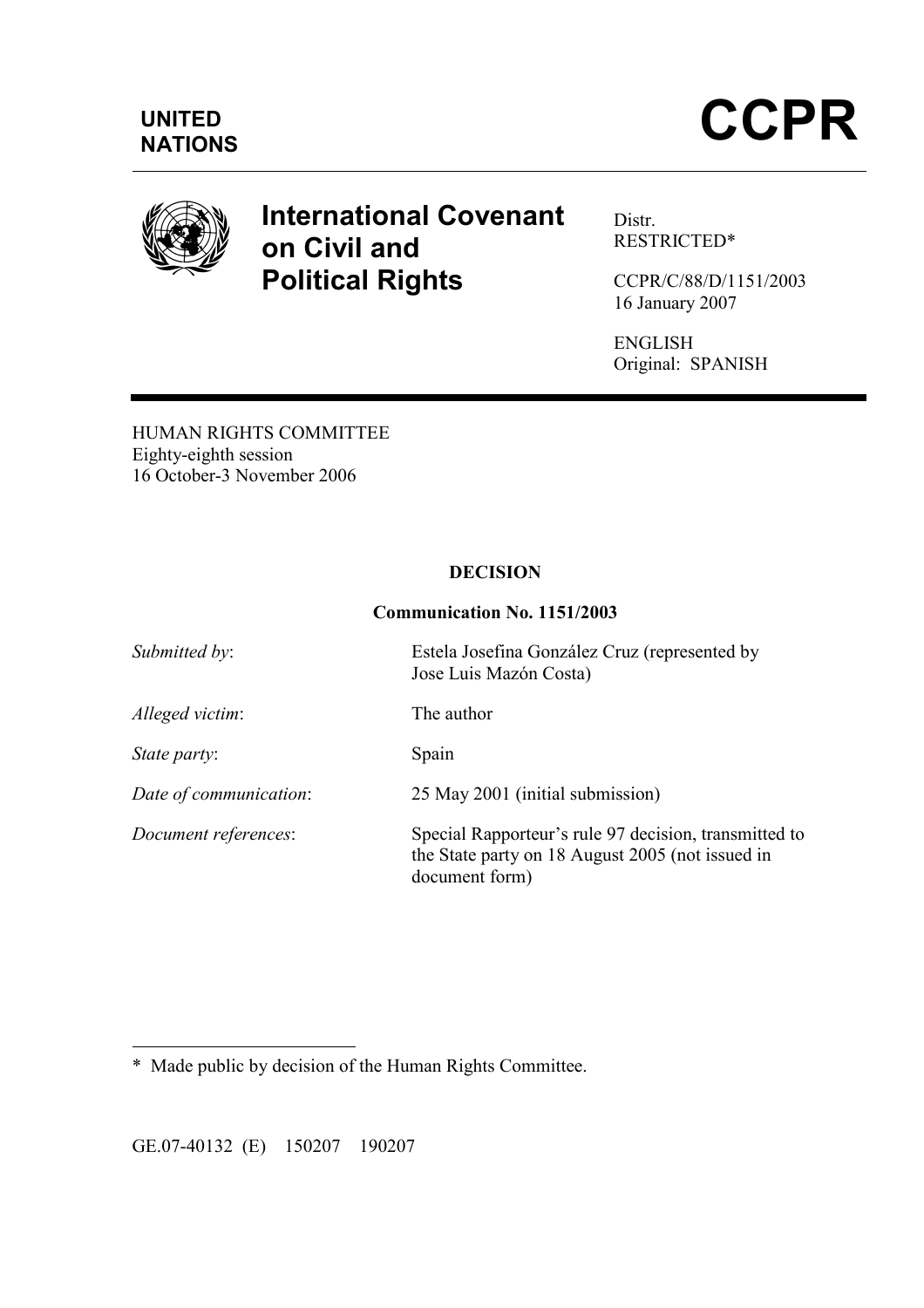## CCPR/C/88/D/1151/2003 page 2

| Article of the Optional Protocol: | 2                                                                               |
|-----------------------------------|---------------------------------------------------------------------------------|
| Articles of the Covenant:         | 14, paragraph $1$ ; 26                                                          |
| Substantive issues:               | None                                                                            |
| <i>Procedural issues:</i>         | Insufficiently substantiated claims                                             |
| Subject matter:                   | Recognition of a foreign university qualification under<br>international treaty |
| Date of decision:                 | 1 November 2006                                                                 |
|                                   |                                                                                 |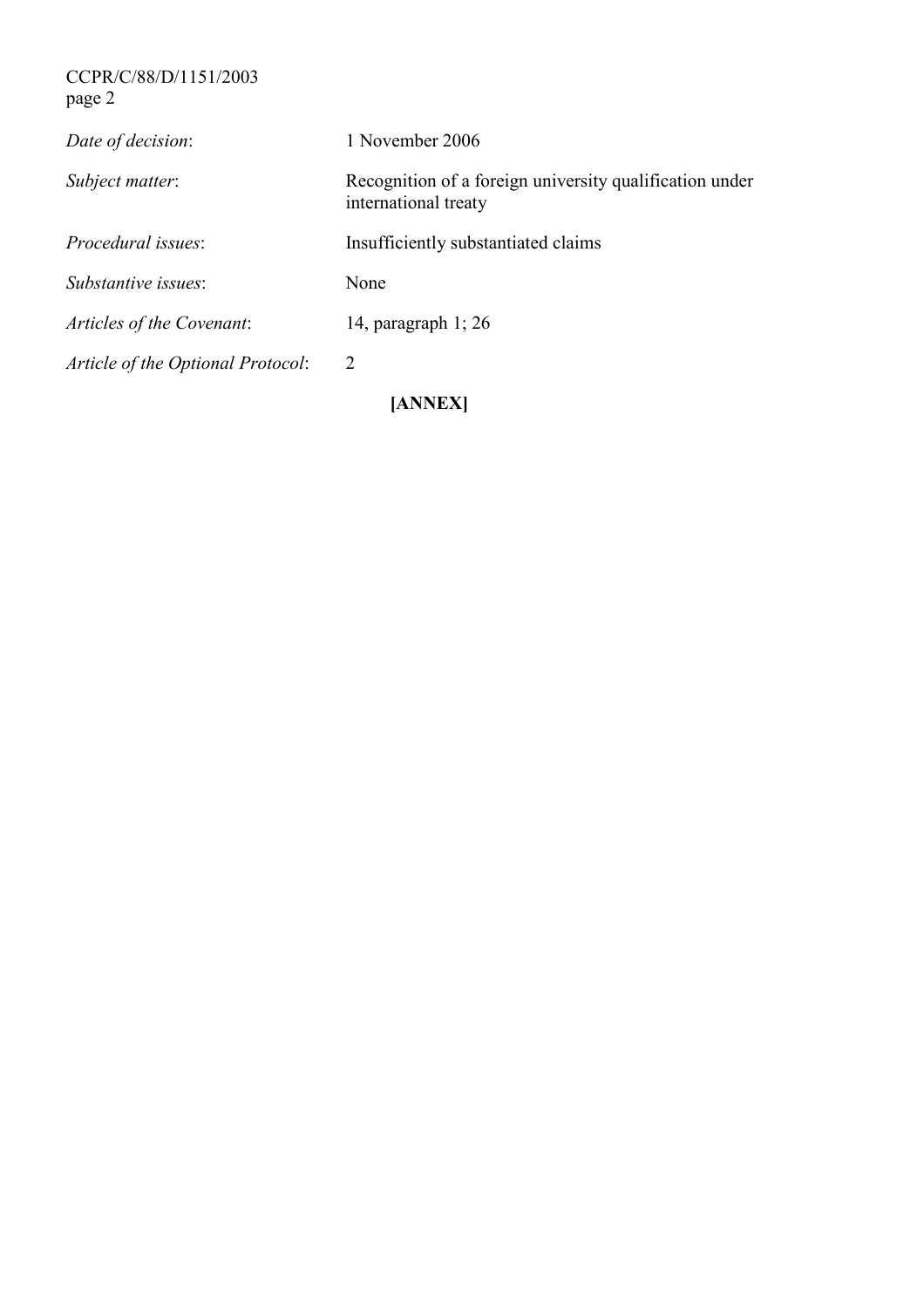#### Annex

## DECISION OF THE HUMAN RIGHTS COMMITTEE UNDER THE OPTIONAL PROTOCOL TO THE INTERNATIONAL COVENANT ON CIVIL AND POLITICAL RIGHTS

#### Eighty-eighth session

#### concerning

#### Communication No. 1151/2003\*

| Submitted by:          | Estela Josefina González Cruz (represented by<br>Jose Luis Mazón Costa) |
|------------------------|-------------------------------------------------------------------------|
| Alleged victim:        | The author                                                              |
| <i>State party:</i>    | Spain                                                                   |
| Date of communication: | 25 May 2001 (initial submission)                                        |

The Human Rights Committee, established under article 28 of the International Covenant on Civil and Political Rights,

Meeting on 1 November 2006,

Adopts the following:

#### Decision on admissibility

1. The author of the communication, dated 25 May 2001, is Estela Josefina González Cruz, a Dominican national born in 1966. She claims to be the victim of a violation by Spain of articles 14, paragraph 1, and 26 of the Covenant. The Optional Protocol entered into force for the State party on 25 April 1985. The author is represented by Jose Luis Mazón Costa.

 $\overline{a}$ \* The following members of the Committee participated in the examination of the present communication: Mr. Abdelfattah Amor, Mr. Nisuke Ando, Mr. Prafullachandra Natwarlal Bhagwati, Mr. Edwin Johnson, Mr. Walter Kälin, Mr. Ahmed Tawfik Khalil, Mr. Rajsoomer Lallah, Mr. Michael O'Flaherty, Ms. Elisabeth Palm, Sir Nigel Rodley, Mr. Ivan Shearer, Mr. Hipólito Solari-Yrigoyen and Mr. Roman Wieruszewski.

The text of an individual opinion signed by Committee member Mr. Hipólito Solari-Yrigoyen is appended to the present document.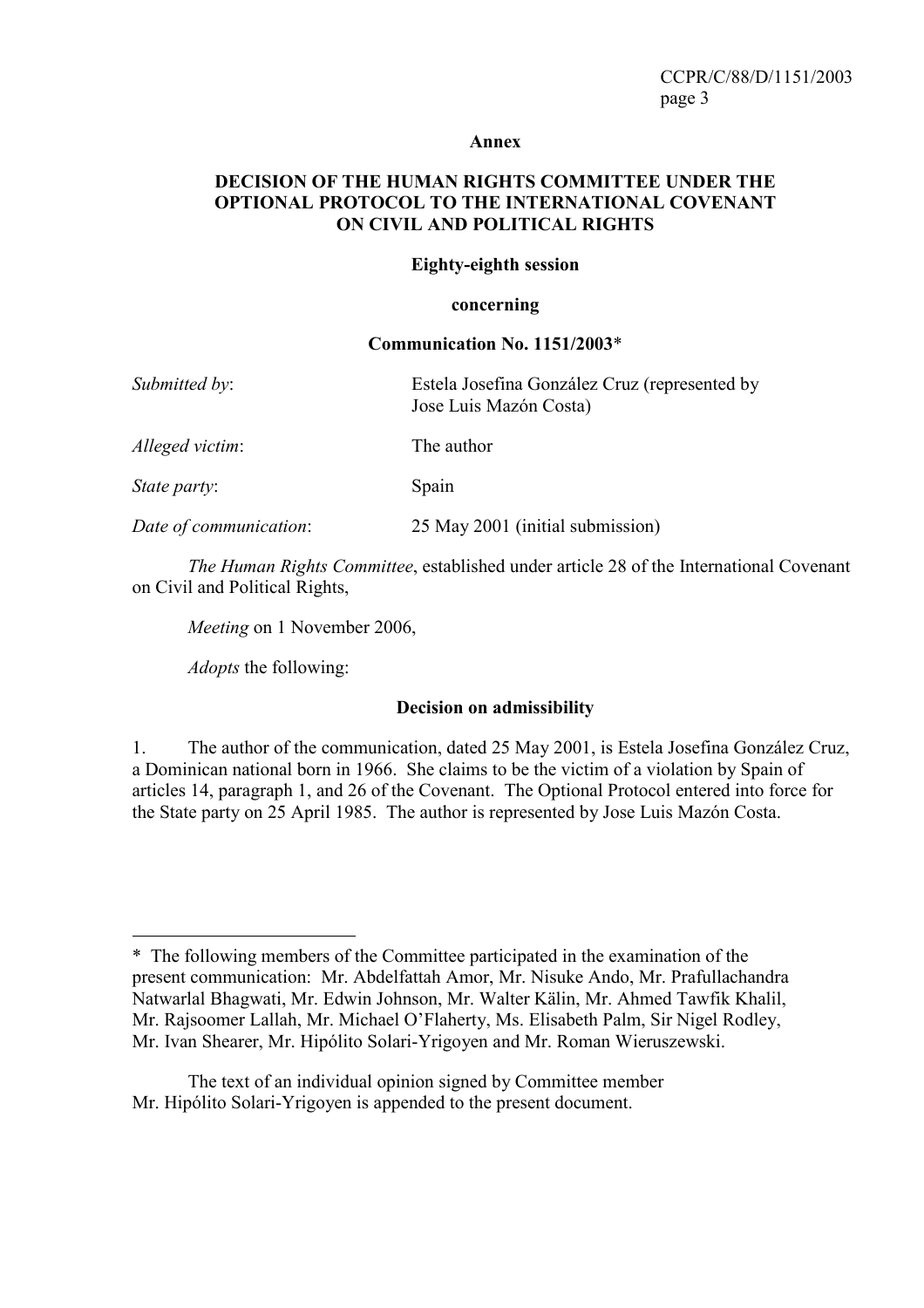## Factual background

2.1 The author moved to Spain on completion of her dentistry studies in the Dominican Republic. Once in Spain, she applied on 15 January 1991 for automatic recognition of her degree in dentistry of Doctora en Odontología, awarded by the University of the Dominican Republic, as equivalent to the Spanish degree of Licenciada en Odontología, invoking the Cultural Cooperation Agreement of 27 January 1953 between Spain and the Dominican Republic. According to article 3 of the agreement, "Nationals of both countries who have received degrees or diplomas awarded by the competent national authorities for the practice of a profession in either of the States parties shall be deemed competent to practise such professions in the territory of the other State, subject to the rules and regulations of that State."

2.2 On 23 March 1995, the Technical General Secretary of the Ministry of Education and Science issued a decision to the effect that the recognition sought would be conditional upon the successful completion of "a supplementary examination on the basic Spanish training requirements for the degree of *Licenciada en Odontología*".

2.3 Again invoking the 1953 cooperation agreement, the author challenged the Technical General Secretary's decision in the Administrative Division of the High Court, seeking unconditional automatic recognition of her qualification as equivalent to the Spanish degree.

2.4 In a ruling dated 11 November 1996, the Administrative Division noted that the recognition of foreign higher education qualifications was governed by Royal Decree No. 86/1987 of 16 January, which gives as "the primary sources in this regard the international treaties ... signed by Spain and, where appropriate, the recommendations or resolutions adopted by the intergovernmental bodies of which Spain is a member, as well as the equivalence tables for courses of study and qualifications approved by the Ministry of Education and Science on the basis of the report of the Academic Committee of the Board of Universities". The Division noted that Spain and the Dominican Republic had signed the 1953 agreement cited by the author, and that this had been superseded by the Cultural Cooperation Agreement of 27 January 1988. However, under the transitional provision of the 1988 agreement, "in accordance with the principle of non-retroactivity of laws, applications for recognition of qualifications or diplomas held by nationals of either country and obtained following university courses of study commenced in the other country before the signing of this agreement [shall continue] in each case to be considered in the light of the specific regulations of each country, within the framework established by the 1953 agreement". Inasmuch as the author, according to the certificate issued by the Dominican University, had commenced her course of study in 1987, the Division concluded that the 1953 agreement applied.

2.5 In the Division's view, and in accordance with the Supreme Court's consistent case law, while article 3 of the 1953 agreement should be interpreted as containing a principle of "automatic" recognition of qualifications, nevertheless, as the Supreme Court itself had stated, the equivalent qualification should be the old Spanish degree in dentistry, which has been obsolete since 1948. The old degree had remained valid as there were still in fact practising dentists in Spain who held that qualification, and it did permit a restricted practice, confined to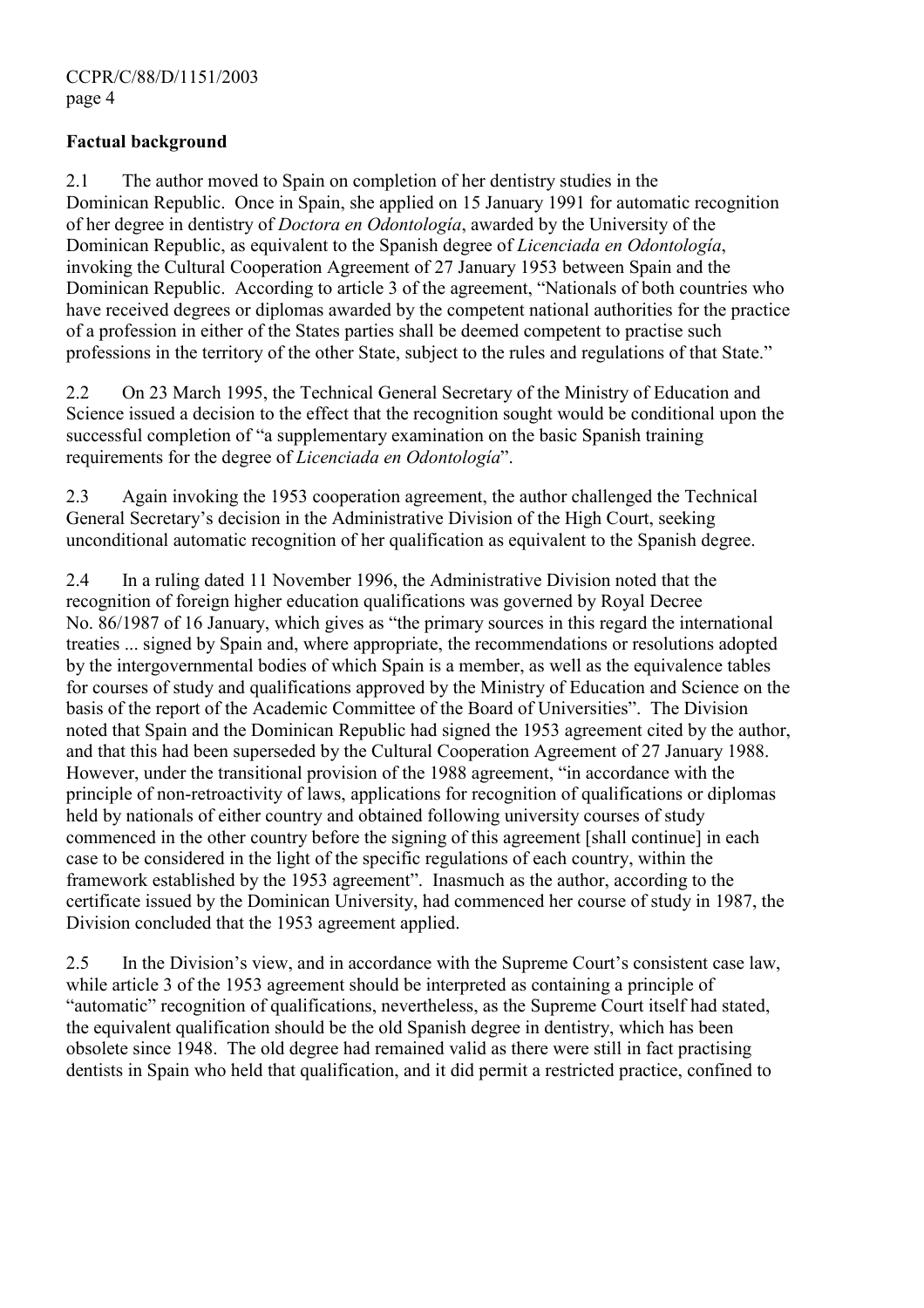certain types of activity consistent with a course of studies that did not include a degree in medicine or surgery. The Division stated that "there can be no equivalence with the present degree of *Licenciada en Odontología* established in Act No. 10/1986 of 17 March, which demands a longer course of studies, at a higher level, than that followed by the [author]".

2.6 In light of the foregoing, the High Court upheld the appeal, providing that the Spanish equivalent qualification should be the one that became obsolete in 1948, with the option of equivalence with the new dentistry qualification upon successful completion of a supplementary examination.

2.7 On 13 May 1997, the Government Attorney submitted an appeal in cassation against the High Court judgement, claiming a violation of article 3 of the 1953 agreement in conjunction with regulation No. 86/1987, with Community Directives Nos. 78/686/EEC, 78/687/EEC, 78/688/EEC and 81/1057/EEC, in respect of dental practice, and with Act No. 10/86. The appeal was based on the Supreme Court's recent jurisprudence on the issue of equivalence between the Dominican degree of *Doctor en Odontología* and the Spanish degree of *Licenciado en* Odontología, according to which:

In order to practise as a dental surgeon in Spain, it was now necessary to hold the new university degree of Licenciado en Odontología governed by Act No. 10/86;

 (b) The profession of dental practitioner covered by the old qualification which became obsolete in 1948 was substantially different from the new qualification in terms of knowledge acquired, as repeatedly established in case law;

 (c) The purpose of the Community Directives relating to dental practice was to ensure that the dental profession in all member States met the required standard of specialist training, as moderated by the competent academic authority in each member State; to that end, Act No. 10/1986 established the degree of *Licenciado en Odontología*, which is different from and of a higher level than the formal qualification obtained by the author;

 (d) The transitional provision of the 1988 agreement governed any legal relationships and rights established at the time the law changed and was intended to bridge the gap created by the abolition of the old qualification;

 (e) There were no grounds for recognizing an equivalence between the Dominican qualification and the Spanish qualification applicable up to 1948, since the latter no longer existed at the time the application for recognition was made;

 (f) The only admissible equivalence was between the Dominican qualification and the new Spanish qualification following successful completion of a supplementary examination in accordance with the provisions of Royal Decree No. 86/1987.

2.8 In a judgement of 25 May 1998, the Supreme Court upheld the appeal, on the following grounds:

 (a) The courses of study leading to the old qualification in dentistry had ceased to be offered in 1948, as a result of which that qualification no longer existed in Spain;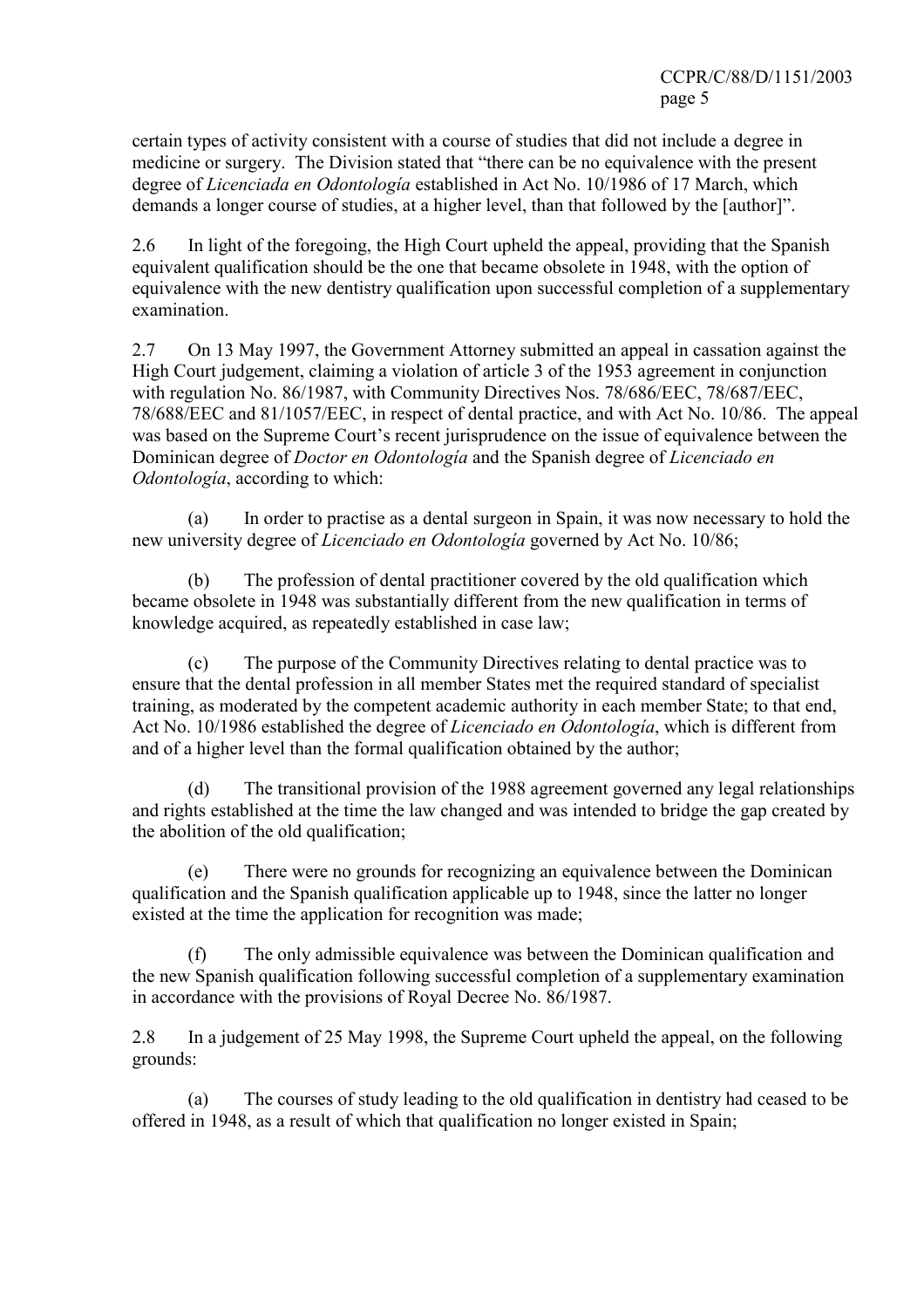## CCPR/C/88/D/1151/2003 page 6

 (b) The 1988 agreement could not be properly applied without reference to domestic legislation, in accordance with the Community Directives cited, since the recognition requested required the authorities to verify the equivalence of the foreign and Spanish qualifications;

 (c) Consequently, the qualification of dental practitioner obtained by the author was not equivalent to the new dental qualification, since the course of study leading to the latter and conferring the right to practise as a dentist was of a higher level than that required to obtain the qualification awarded in the Dominican Republic.

2.9 On 9 July 1998 the author applied for amparo, claiming a violation of her right to equal treatment and to effective legal remedy. In a ruling dated 28 September 1998, the Constitutional Court rejected the appeal on the grounds that "the contested judgement [was] one in a series of judgements, some pre-dating it, some post-dating it, which [had] effectively changed case law on the interpretation and application of the relevant legislation on recognition in Spain of dental qualifications from Latin American and, specifically, Dominican, universities, which [meant it could not be viewed as an isolated or *ad casum* decision".

# The complaint

3.1 The author argues that the denial of automatic equivalence of her degree as provided by the 1953 agreement and recognized by the High Court judgement amounts to a denial of justice, which is prohibited under article 14, paragraph 1. She claims that the arguments adduced in the Supreme Court judgement altering existing case law on the direct equivalence of qualifications are false and contrived. Further, the Supreme Court's argument based on Community law is arbitrary and fabricated, and contradicts the Court's own case law by maintaining that the qualification with which the foreign qualification should be compared is the dentistry degree established in Act No. 10/1986 when in previous rulings it had found that the benchmark should be the old 1948 degree.

3.2 The author also alleges a violation of the right to equality before the law and the courts under articles 26 and 14, paragraph 1, inasmuch as the Supreme Court, applying what she claims were contrived arguments that contradicted its own case law, treated her case differently from numerous previous cases in which, she asserts, the Court had upheld automatic recognition. Citing the International Convention on the Elimination of All Forms of Racial Discrimination, she further argues that a change in case law which invalidates university degrees obtained abroad by nationals of other States must be transparent if it is to reflect the principles of that **Convention** 

# State party's observations on admissibility and the merits

4.1 The State party argues (2 February 2006) that the Committee should declare the communication inadmissible or, failing that, should find that no violation has occurred. It points out that the issue raised is one of interpretation of domestic law, which is the prerogative, in principle, of the domestic courts, as the Committee has said many times. The State party argues that there has been a change in the interpretation applied in the Supreme Court's case law, insofar as the recognition of equivalence that had for some time been automatic has now been made subject to the successful completion of a general examination. That change meant that all subsequent judgements must rule similarly.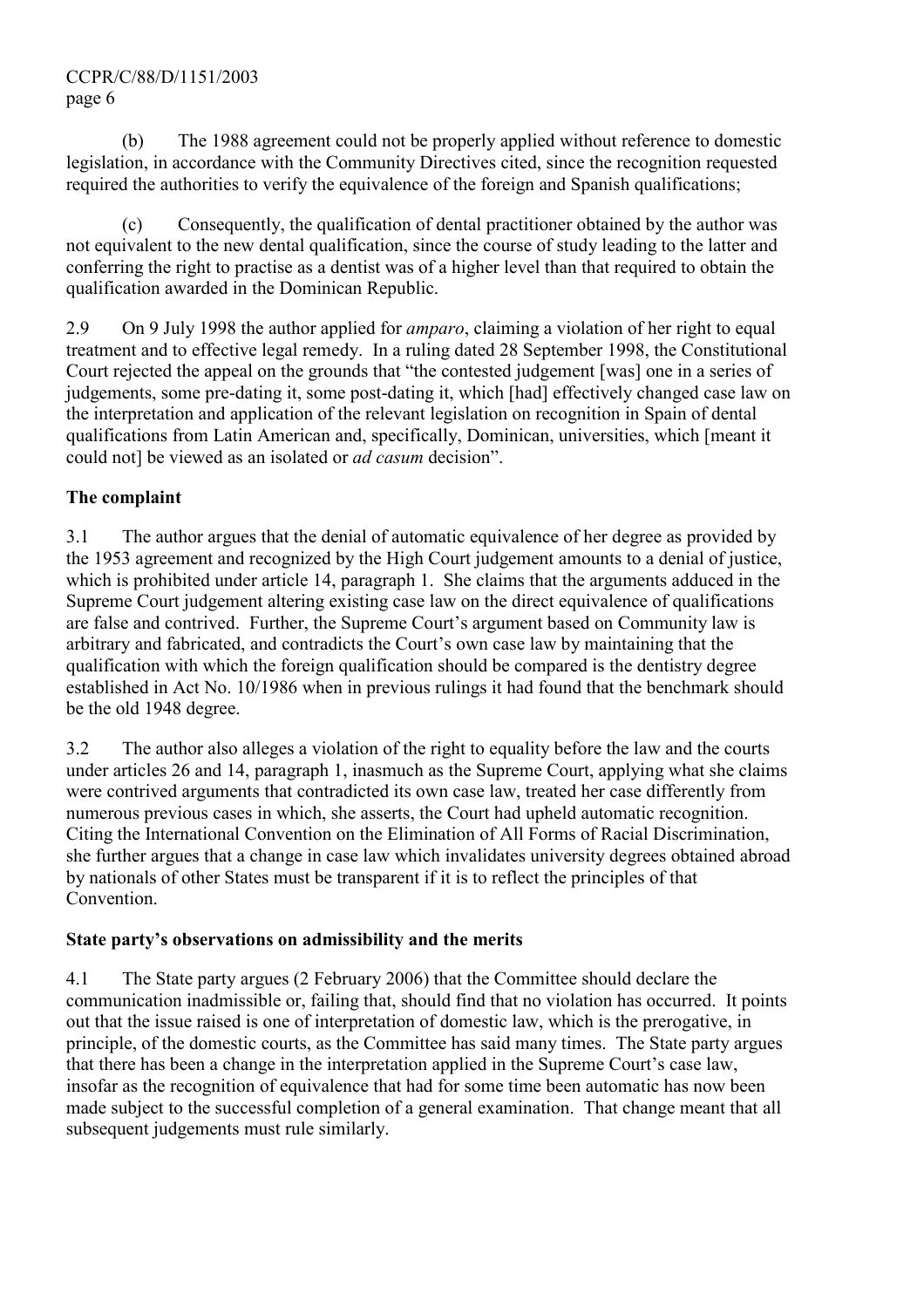4.2 The State party recalls that Supreme Court jurisprudence holds only that changes in interpretation should be made on adequate and specific grounds. In its most recent judgements (17 and 23 November 2005, copies annexed to the State party's observations), the Court refers to the change in interpretation in respect of the equivalence of Dominican and Spanish dentistry qualifications, giving explicit, extensive and reasoned arguments therefor and citing "oft-repeated legal jurisprudence, as reflected in such judgements as those of 4 July 2001, 4 October 2000, 16 October and 20 November 2001 and 4 June 2002, which in turn refer back to earlier rulings".<sup>1</sup> In these judgements, the Supreme Court similarly finds that the degree in dentistry awarded by the Dominican Republic cannot be deemed equivalent to the current Spanish degree, and moreover that, since the training leading to the old degree in dentistry ceased to be offered in 1948, there can be no equivalence with the old qualification either.

## Author's comments

5.1 The author reiterates that the 1953 agreement clearly allows for automatic recognition of qualifications and that every judgement handed down by the Supreme Court between 1953 and 1995 upheld that interpretation. She argues that the change in interpretation constitutes arbitrary disregard for a bilateral treaty signed by Spain and is not based on reasonable and objective grounds.

5.2 The author further argues that the change came about because the Supreme Court yielded under pressure exerted by the General Board of Colleges of Dentistry and Stomatology in what she calls "dental xenophobia", and amounts, she asserts, to arbitrary discrimination against immigrant Hispanic dental practitioners, whose right to recognition of their qualifications is denied with a view to stopping them living and working in Spain.

# Issues and proceedings before the Committee

6.1 Before considering any claim contained in a communication, the Human Rights Committee must, in accordance with rule 93 of its rules of procedure, decide whether or not the communication is admissible under the Optional Protocol to the Covenant.

6.2 The Committee has ascertained, as required under article 5, paragraph 2 (a), of the Optional Protocol, that the same matter is not being examined under any other procedure of international investigation or settlement.

6.3 The author argues that the change in the Supreme Court's case law on recognition of foreign degrees in dentistry constitutes a denial of justice, in violation of article 14, paragraph 1, claiming it is not based on objective or reasonable grounds. The Committee notes the State party's argument to the effect that the issue is one of interpretation of domestic law, which, as repeatedly stated in the Committee's case law, is the prerogative of the domestic authorities and

 $\overline{a}$ <sup>1</sup> Extract from judgement of 23 November 2005 of the Administrative Division of the Supreme Court, 7th Section, application No. 6863/1999.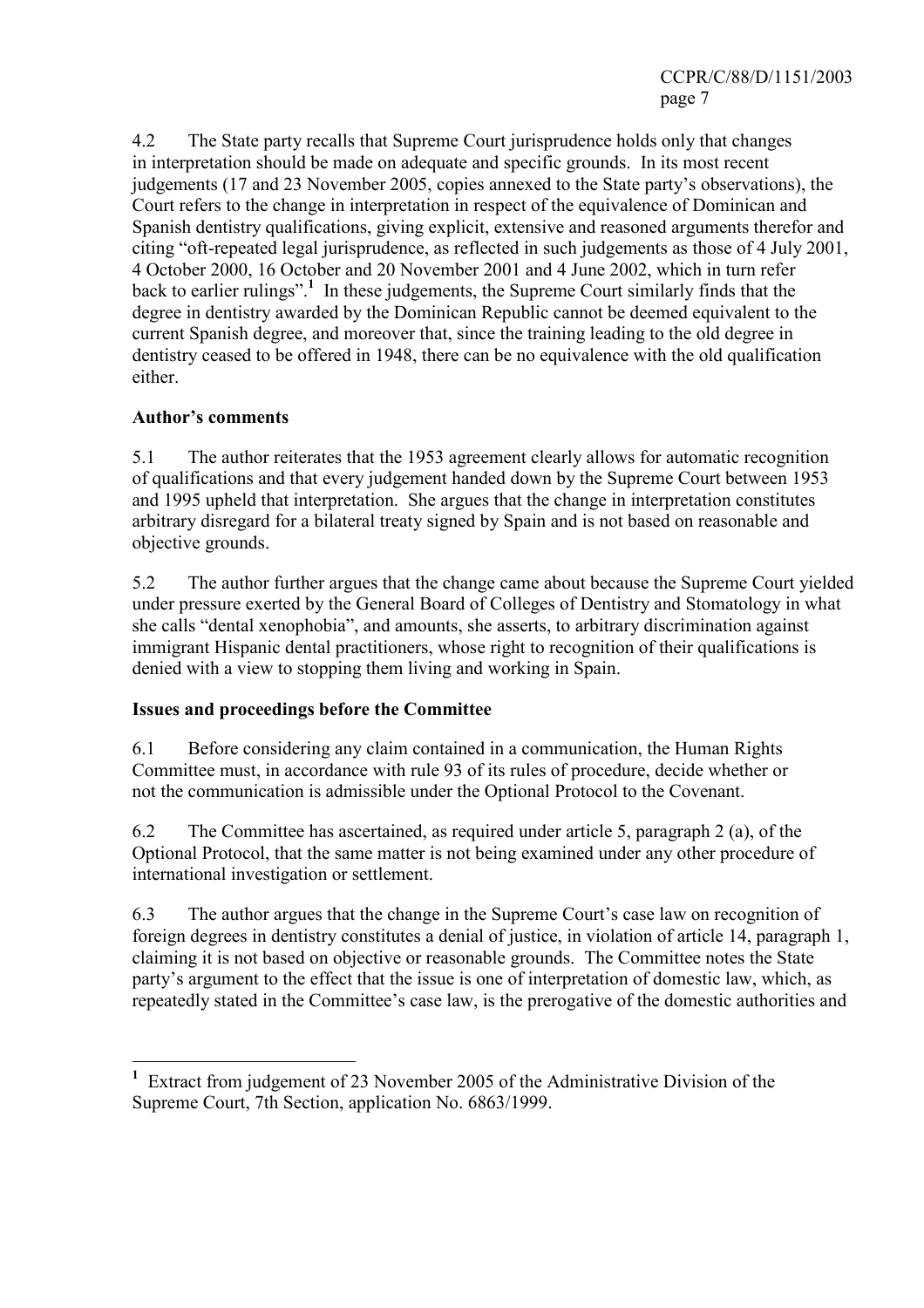courts unless such interpretation is manifestly arbitrary or amounts to a denial of justice.<sup>2</sup> The Committee considers that the information before it and the arguments adduced by the author fail to show that the interpretation of applicable law by the Supreme Court in cassation was arbitrary or amounted to a denial of justice. Rather, they reveal a decision that follows the case law consistently applied by the Court in recent years and which reflects a change in jurisprudence warranted by the abolition of the old Spanish degree - which nevertheless remained temporarily valid so as to accommodate holders of the old qualification who were still practising in Spain. Moreover, the fact that, as from 1995/1996, the Court ceased to recognize the equivalence of foreign qualifications and a qualification that had been obsolete for more than 40 years, in view of the introduction of a new, more advanced degree in 1986, cannot, prima facie, be challenged as arbitrary. In light of the foregoing, the Committee finds that the author has not substantiated this part of her claim sufficiently for purposes of admissibility and accordingly declares it inadmissible under article 2 of the Optional Protocol.

6.4 As to the claims under articles 26 and 14, paragraph 1, the Committee considers that the author has failed to show that she was a victim of differentiated treatment on any of the grounds established in article 26. In that regard, she has not provided a single example of a similar application made around the same time that might have been dealt with differently by the Spanish authorities; she cites only cases prior to 1995, i.e., cases that pre-date the change of interpretation in the Supreme Court's jurisprudence on the matter. The Committee recalls in any event that not every differentiation of treatment will constitute discrimination, if the criteria for such differentiation are reasonable and objective and if the aim is to achieve a purpose which is legitimate under the Covenant.<sup>3</sup> The Committee concludes that this part of the communication is insufficiently substantiated for purposes of admissibility and declares it inadmissible under article 2 of the Optional Protocol.

- 7. The Human Rights Committee therefore decides:
	- (a) That the communication is inadmissible under article 2 of the Optional Protocol;
	- (b) That this decision shall be communicated to the State party and to the author.

[Adopted in English, French and Spanish, the Spanish text being the original version. Subsequently to be issued also in Arabic, Chinese and Russian as part of the Committee's annual report to the General Assembly.]

<sup>&</sup>lt;sup>2</sup> See, inter alia, communications Nos. 811/1998, *Mulai v. Republic of Guyana*, decision of 18 August 2004, para. 5.3; and 1399/2005, Cuartero Casado v. Spain, decision on admissibility, 16 August 2005, para. 4.3.

 $3$  General comment No. 18 (HRI/GEN/1/Rev.7), adopted by the Committee at its thirty-seventh session. In the same vein, see, inter alia, communications Nos. 182/1984, Zwaan de Vries v. The Netherlands, decision of 9 April 1987, para. 13; 861/1999, Alain Lestourneaud v. France, decision on admissibility, 3 November 1999, para. 4.2; and 945/2000, Bohumir Marik v. Czech Republic, decision of 26 July 2005, para. 6.3.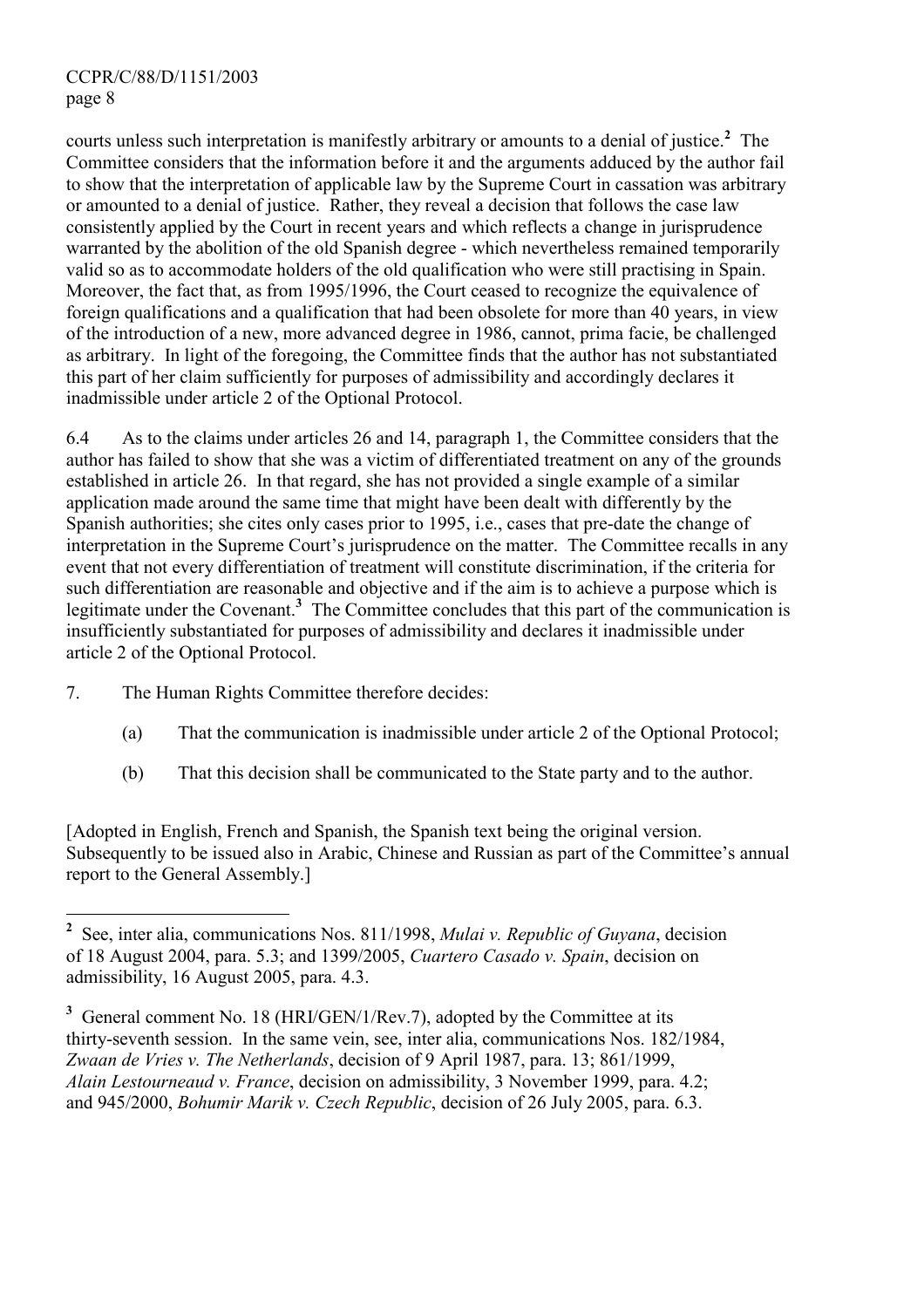### Appendix

## DISSENTING OPINION BY COMMITTEE MEMBER HIPOLITO SOLARI-YRIGOYEN

I disagree with the majority view on the following points:

### Consideration of admissibility

 The author argues that the change in the Supreme Court's case law on recognition of foreign degrees in dentistry constitutes a denial of justice, in violation of article 14, paragraph 1, and that, in violation of article 26, she has been discriminated against in relation to other similar cases by the application of this change in case law, which is based on criteria that are neither reasonable nor objective. The State party maintains that the communication is inadmissible in that the issue it raises is in principle a matter for the interpretation of domestic law by the domestic courts. Nevertheless, the Committee should point out that the possible conflict between the application of an international treaty and domestic law raises issues concerning the two above-mentioned articles of the Covenant that require the communication to be ruled admissible in relation to them.

### Consideration of the merits

 When the 1953 Cultural Cooperation Agreement was superseded by a new one on 27 January 1988, the State party and the Dominican Republic decided by common accord that recognition of degrees from both countries obtained as a result of studies commenced before the new agreement came into force would be governed by the old 1953 agreement. This was the case of the degree of Doctora en Odontología, which the author wishes to have recognized and which she had obtained from the University of the Dominican Republic, having commenced her course of study in 1987.

 The author notes that, under the above-mentioned agreement, the granting of automatic recognition in similar cases was upheld in rulings of the Supreme Court between 1953 and 1995, i.e. for 42 years. There is no doubt, therefore, that both States understood during this time that recognition would be automatic.

 As from 1995/1996, the Supreme Court's case law changed. According to the State party, this was because a higher degree of *Licenciado en Odontología*, governed by Act No. 10/1986, had been introduced in 1986 in Spain. Nevertheless, the State party does not explain why, between the introduction of this higher degree in 1986 and 1995, i.e. for nine years, the degree of Doctor en Odontología obtained by the author in the Dominican Republic continued to be recognized automatically.

 Nor does the State party explain why, when it signed the new Cultural Cooperation Agreement in 1988, two years after the introduction of the higher degree in 1986, it was expressly stipulated that cases like the author's would continue to be governed by the 1953 agreement. Neither a domestic law nor its regulations or changes in case law can be used by a State party to amend an international treaty that remains in force, if the signatories have not denounced the treaty.